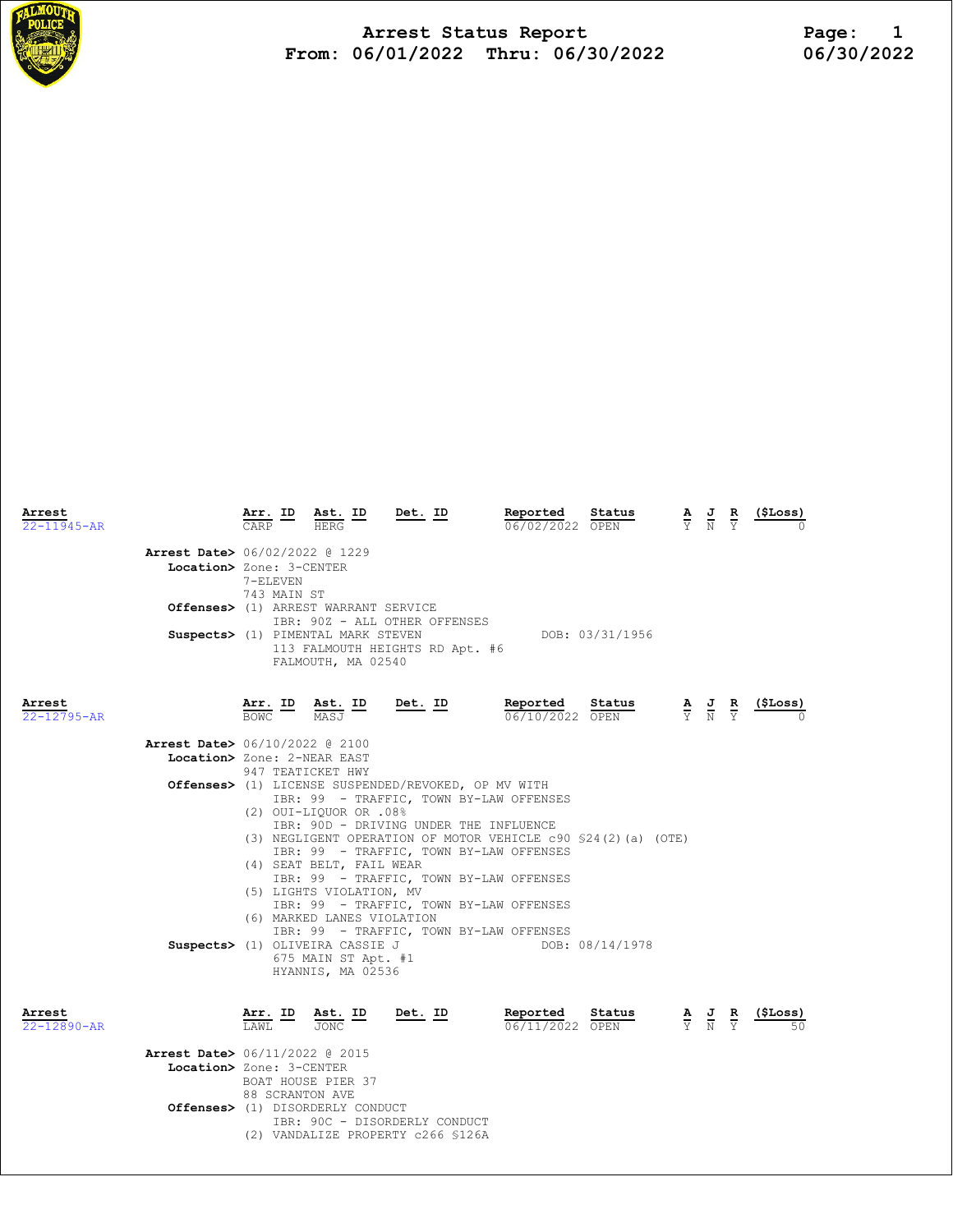## Arrest Status Report **Page:** 2 From: 06/01/2022 Thru: 06/30/2022 06/30/2022

|                             | IBR: 290 - DESTRUCTION / DAMAGE / VANDALI<br>Suspects> (1) OCONNOR JOHN PATRICK<br>800 BLACKSMITH SHOP RD<br>FALMOUTH, MA 02536                                 | DOB: 09/18/1991                         |                                                                 |                               |           |
|-----------------------------|-----------------------------------------------------------------------------------------------------------------------------------------------------------------|-----------------------------------------|-----------------------------------------------------------------|-------------------------------|-----------|
| Arrest<br>22-13153-AR       | Arr. ID<br><u>Det. ID</u><br>Ast. ID<br><b>CURT</b><br>PORJ                                                                                                     | Reported<br>Status<br>06/14/2022 OPEN   | $\frac{\mathbf{A}}{\mathbf{Y}}$ $\frac{\mathbf{J}}{\mathbf{N}}$ | $\frac{R}{N}$                 | (ŞLoss)   |
|                             | <b>Arrest Date&gt;</b> 06/14/2022 @ 0845<br>Location> Zone: 4-WEST<br>CHAPOQUOIT ISLAND BEACH<br>CHAPOOUOIT RD                                                  |                                         |                                                                 |                               |           |
|                             | Offenses> (1) ARREST WARRANT SERVICE<br>IBR: 90Z - ALL OTHER OFFENSES<br>Suspects> (1) HERMAN MATTHEW L<br>4 NICHOLS RD                                         | DOB: 04/11/1973                         |                                                                 |                               |           |
| Arrest                      | WAQUOIT, MA 02536<br>Det. ID                                                                                                                                    | Reported<br>Status                      |                                                                 |                               |           |
| 22-13189-AR                 | Arr. ID<br>BATC<br>Ast. ID<br>MAUR<br>MAUR                                                                                                                      | 06/14/2022 OPEN                         | $\frac{\mathbf{A}}{\mathbf{Y}}$ $\frac{\mathbf{J}}{\mathbf{N}}$ |                               |           |
|                             | <b>Arrest Date&gt;</b> 06/14/2022 @ 1420<br>Location> Zone: 2-NEAR EAST<br>CAPE COD BEHAVIORAL HEALTH<br>279 BRICK KILN RD                                      |                                         |                                                                 |                               |           |
|                             | Offenses> (1) ARREST WARRANT SERVICE<br>IBR: 90Z - ALL OTHER OFFENSES<br>Suspects> (1) KOEN JOSHUA                                                              | DOB: 09/09/1996                         |                                                                 |                               |           |
|                             | 80 FOSTER ST Apt. #406<br>PEABODY, MA 01960-5911                                                                                                                |                                         |                                                                 |                               |           |
|                             |                                                                                                                                                                 |                                         |                                                                 |                               |           |
| Arrest<br>22-13216-AR       | Arr. ID Ast. ID<br>Det. ID<br><b>RUTK</b><br>SOAR                                                                                                               | Reported<br>Status<br>$06/14/2022$ OPEN | $\frac{\mathbf{A}}{\mathbf{Y}}$ $\frac{\mathbf{J}}{\mathbf{N}}$ | $rac{\mathbf{R}}{\mathbf{Y}}$ | (\$Loss)  |
|                             | <b>Arrest Date&gt;</b> 06/14/2022 @ 1856<br>Location> Zone: 2-NEAR EAST<br>104 BRICK KILN RD                                                                    |                                         |                                                                 |                               |           |
|                             | Offenses> (1) A&B ON +60/DISABLED<br>IBR: 13B - SIMPLE ASSAULT<br>(2) A&B WITH DANGEROUS WEAPON +60                                                             |                                         |                                                                 |                               |           |
|                             | IBR: 13A - AGGRAVATED ASSAULT<br>Suspects> (1) SILVA SANDRA L<br>104 BRICK KILN RD<br>E FALMOUTH, MA 02536-5704                                                 | DOB: 09/27/1976                         |                                                                 |                               |           |
| Arrest<br>$22 - 13339 - AR$ | Det. ID<br><u>Ast. ID</u><br>$\overline{\text{RUT}}\text{K}$<br><b>GARE</b>                                                                                     | Reported<br>Status<br>06/15/2022 OPEN   | $\frac{\mathbf{A}}{\mathrm{Y}}$<br>$\frac{J}{N}$                |                               | ( \$Loss) |
|                             | Arrest Date> 06/15/2022 @ 2114<br>Location> Zone: 3-CENTER<br>CONVENIENT MD                                                                                     |                                         |                                                                 |                               |           |
|                             | 40 DAVIS STRAITS<br>Offenses> (1) ARREST WARRANT SERVICE<br>IBR: 90Z - ALL OTHER OFFENSES<br>(2) DRUG, POSSESS CLASS A<br>IBR: 35A - DRUG / NARCOTIC VIOLATIONS |                                         |                                                                 |                               |           |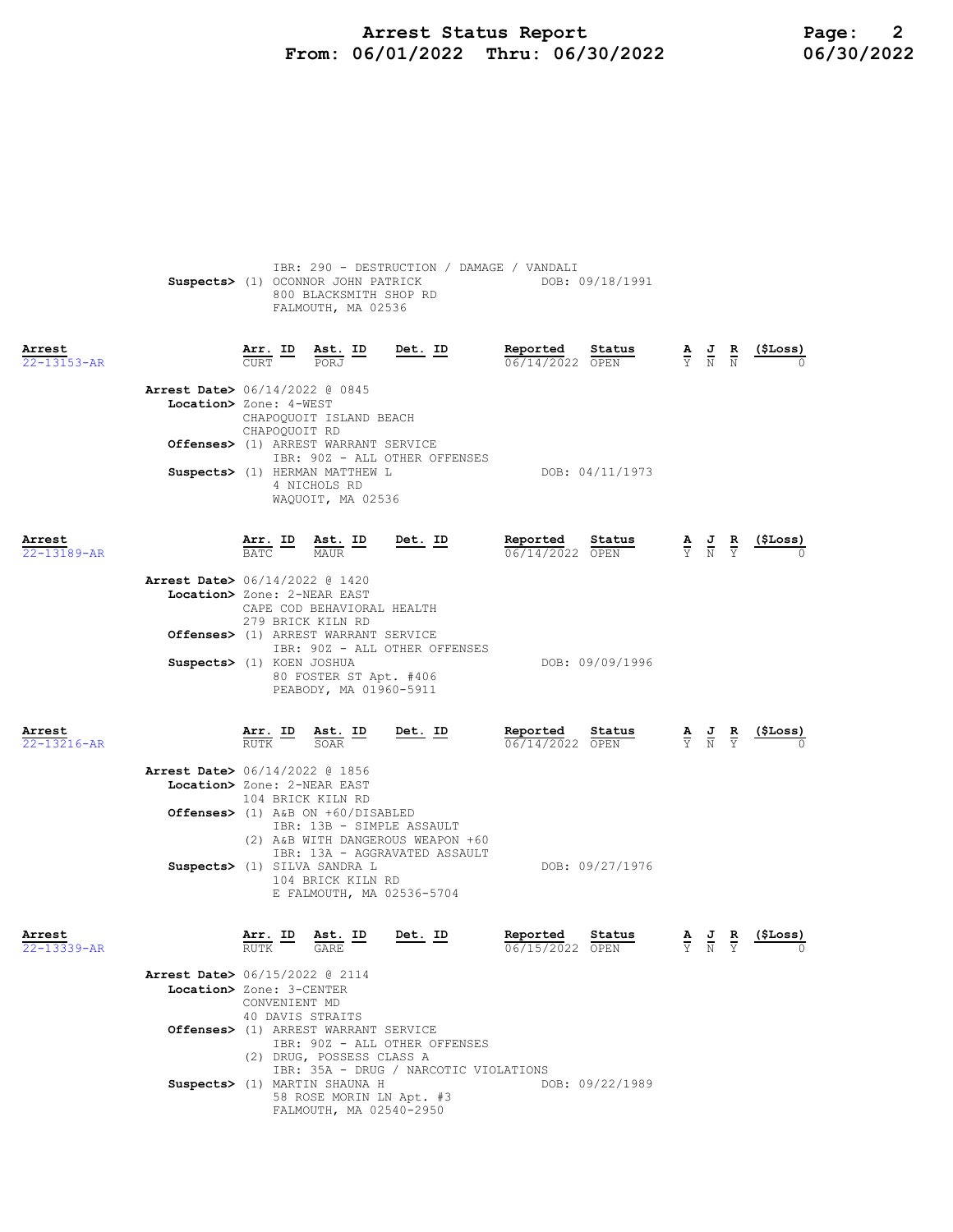## Arrest Status Report 16/10/2022 Page: 3<br>16/01/2022 Thru: 06/30/2022 16/30/2022 From:  $06/01/2022$  Thru:  $06/30/2022$

| Arrest                                                                        |                   | Arr. ID Ast. ID                                                                                   | Det. ID                        | Reported                                                      | Status          | $\frac{\mathbf{A}}{\mathbf{Y}}$ $\frac{\mathbf{J}}{\mathbf{N}}$                                 | $rac{\mathbf{R}}{\mathrm{Y}}$ | (\$Loss)        |
|-------------------------------------------------------------------------------|-------------------|---------------------------------------------------------------------------------------------------|--------------------------------|---------------------------------------------------------------|-----------------|-------------------------------------------------------------------------------------------------|-------------------------------|-----------------|
| $22 - 13539 - AR$                                                             | MOYK              | SENI                                                                                              |                                | 06/17/2022 OPEN                                               |                 |                                                                                                 |                               |                 |
| <b>Arrest Date&gt;</b> 06/18/2022 @ 0032                                      |                   |                                                                                                   |                                |                                                               |                 |                                                                                                 |                               |                 |
| Location> Zone: 5-NORTH                                                       |                   |                                                                                                   |                                |                                                               |                 |                                                                                                 |                               |                 |
|                                                                               |                   | 939 W FALMOUTH HWY                                                                                |                                |                                                               |                 |                                                                                                 |                               |                 |
| 0ffenses> (1) OUI-LIQUOR OR .08%                                              |                   |                                                                                                   |                                |                                                               |                 |                                                                                                 |                               |                 |
|                                                                               |                   |                                                                                                   |                                | IBR: 90D - DRIVING UNDER THE INFLUENCE                        |                 |                                                                                                 |                               |                 |
|                                                                               |                   |                                                                                                   |                                | (2) NEGLIGENT OPERATION OF MOTOR VEHICLE c90 \$24(2)(a) (OTE) |                 |                                                                                                 |                               |                 |
|                                                                               |                   |                                                                                                   |                                | IBR: 99 - TRAFFIC, TOWN BY-LAW OFFENSES                       |                 |                                                                                                 |                               |                 |
|                                                                               |                   | (3) STOP/YIELD, FAIL TO                                                                           |                                |                                                               |                 |                                                                                                 |                               |                 |
|                                                                               |                   |                                                                                                   |                                | IBR: 99 - TRAFFIC, TOWN BY-LAW OFFENSES                       |                 |                                                                                                 |                               |                 |
|                                                                               |                   | (4) MARKED LANES VIOLATION                                                                        |                                |                                                               |                 |                                                                                                 |                               |                 |
|                                                                               |                   |                                                                                                   |                                | IBR: 99 - TRAFFIC, TOWN BY-LAW OFFENSES                       |                 |                                                                                                 |                               |                 |
| Suspects> (1) PARKER JARED W                                                  |                   |                                                                                                   |                                |                                                               | DOB: 01/30/1972 |                                                                                                 |                               |                 |
|                                                                               |                   | 33 JACKSON RD                                                                                     |                                |                                                               |                 |                                                                                                 |                               |                 |
|                                                                               |                   |                                                                                                   | WELLESLEY, MA 02481-6801       |                                                               |                 |                                                                                                 |                               |                 |
|                                                                               |                   |                                                                                                   |                                |                                                               |                 |                                                                                                 |                               |                 |
|                                                                               |                   |                                                                                                   |                                |                                                               |                 |                                                                                                 |                               |                 |
| Arrest                                                                        | Arr. ID           | $\frac{\text{Ast.}}{\text{OLI}}$                                                                  | <u>Det.</u> ID                 | Reported                                                      | Status          | $\frac{\mathbf{A}}{\mathbf{Y}}$ $\frac{\mathbf{J}}{\mathbf{N}}$ $\frac{\mathbf{R}}{\mathbf{N}}$ |                               | <u>(\$Loss)</u> |
| $22 - 13630 - AR$                                                             | MOYK <sup>-</sup> | OLTV                                                                                              |                                | 06/19/2022 OPEN                                               |                 |                                                                                                 |                               |                 |
|                                                                               |                   |                                                                                                   |                                |                                                               |                 |                                                                                                 |                               |                 |
| <b>Arrest Date&gt;</b> 06/19/2022 @ 0357                                      |                   |                                                                                                   |                                |                                                               |                 |                                                                                                 |                               |                 |
| Location> Zone: 5-NORTH                                                       |                   |                                                                                                   |                                |                                                               |                 |                                                                                                 |                               |                 |
|                                                                               |                   | LAWRENCE MEADOWS CONDOS                                                                           |                                |                                                               |                 |                                                                                                 |                               |                 |
|                                                                               |                   |                                                                                                   | 464 NORTH FALMOUTH HWY Apt. #8 |                                                               |                 |                                                                                                 |                               |                 |
| Offenses> (1) ARREST WARRANT SERVICE                                          |                   |                                                                                                   |                                |                                                               |                 |                                                                                                 |                               |                 |
|                                                                               |                   |                                                                                                   | IBR: 90Z - ALL OTHER OFFENSES  |                                                               |                 |                                                                                                 |                               |                 |
|                                                                               |                   | (2) ARREST WARRANT SERVICE                                                                        |                                |                                                               |                 |                                                                                                 |                               |                 |
|                                                                               |                   |                                                                                                   | IBR: 90Z - ALL OTHER OFFENSES  |                                                               |                 |                                                                                                 |                               |                 |
|                                                                               |                   | (3) ARREST WARRANT SERVICE                                                                        |                                |                                                               |                 |                                                                                                 |                               |                 |
|                                                                               |                   |                                                                                                   | IBR: 90Z - ALL OTHER OFFENSES  |                                                               |                 |                                                                                                 |                               |                 |
| Suspects> (1) CHAVES JENNY L                                                  |                   |                                                                                                   |                                |                                                               | DOB: 02/16/1980 |                                                                                                 |                               |                 |
|                                                                               |                   | 24 EAST ST                                                                                        |                                |                                                               |                 |                                                                                                 |                               |                 |
|                                                                               |                   |                                                                                                   | WEST BRIDGEWATER, MA 02379     |                                                               |                 |                                                                                                 |                               |                 |
| Additional                                                                    |                   |                                                                                                   |                                |                                                               |                 |                                                                                                 |                               |                 |
| Assisting Officers> Patrol Officer John L DePonte Lieutenant Brian D Kinsella |                   |                                                                                                   |                                |                                                               |                 |                                                                                                 |                               |                 |
|                                                                               |                   |                                                                                                   |                                |                                                               |                 |                                                                                                 |                               |                 |
|                                                                               |                   |                                                                                                   |                                |                                                               |                 |                                                                                                 |                               |                 |
| Arrest                                                                        |                   |                                                                                                   | Det. ID                        | Reported                                                      | Status          |                                                                                                 |                               | (\$Loss)        |
| $22 - 13765 - AR$                                                             |                   | $\frac{\texttt{Arr.}}{\texttt{DESM}}$ ID $\frac{\texttt{ Ast.}}{\texttt{RUTK}}$ ID<br><b>RUTK</b> |                                | 06/20/2022 OPEN                                               |                 | $\frac{\mathbf{A}}{\mathbf{Y}}$ $\frac{\mathbf{J}}{\mathbf{N}}$ $\frac{\mathbf{R}}{\mathbf{Y}}$ |                               |                 |
|                                                                               |                   |                                                                                                   |                                |                                                               |                 |                                                                                                 |                               |                 |
| <b>Arrest Date&gt;</b> 06/20/2022 @ 1700                                      |                   |                                                                                                   |                                |                                                               |                 |                                                                                                 |                               |                 |
| Location> Zone: 2-NEAR EAST                                                   |                   |                                                                                                   |                                |                                                               |                 |                                                                                                 |                               |                 |
|                                                                               | HOMEGOODS         |                                                                                                   |                                |                                                               |                 |                                                                                                 |                               |                 |
|                                                                               |                   | 137 TEATICKET HWY                                                                                 |                                |                                                               |                 |                                                                                                 |                               |                 |
| Offenses> (1) ARREST WARRANT SERVICE                                          |                   |                                                                                                   |                                |                                                               |                 |                                                                                                 |                               |                 |
|                                                                               |                   |                                                                                                   | TDD: 005 AIT OFFIED ORRENORS   |                                                               |                 |                                                                                                 |                               |                 |

 IBR: 90Z - ALL OTHER OFFENSES Suspects> (1) ROGERS WILLIAM A JR DOB: 03/10/1963 566 CARRIAGE SHOP RD E FALMOUTH, MA 02536-5631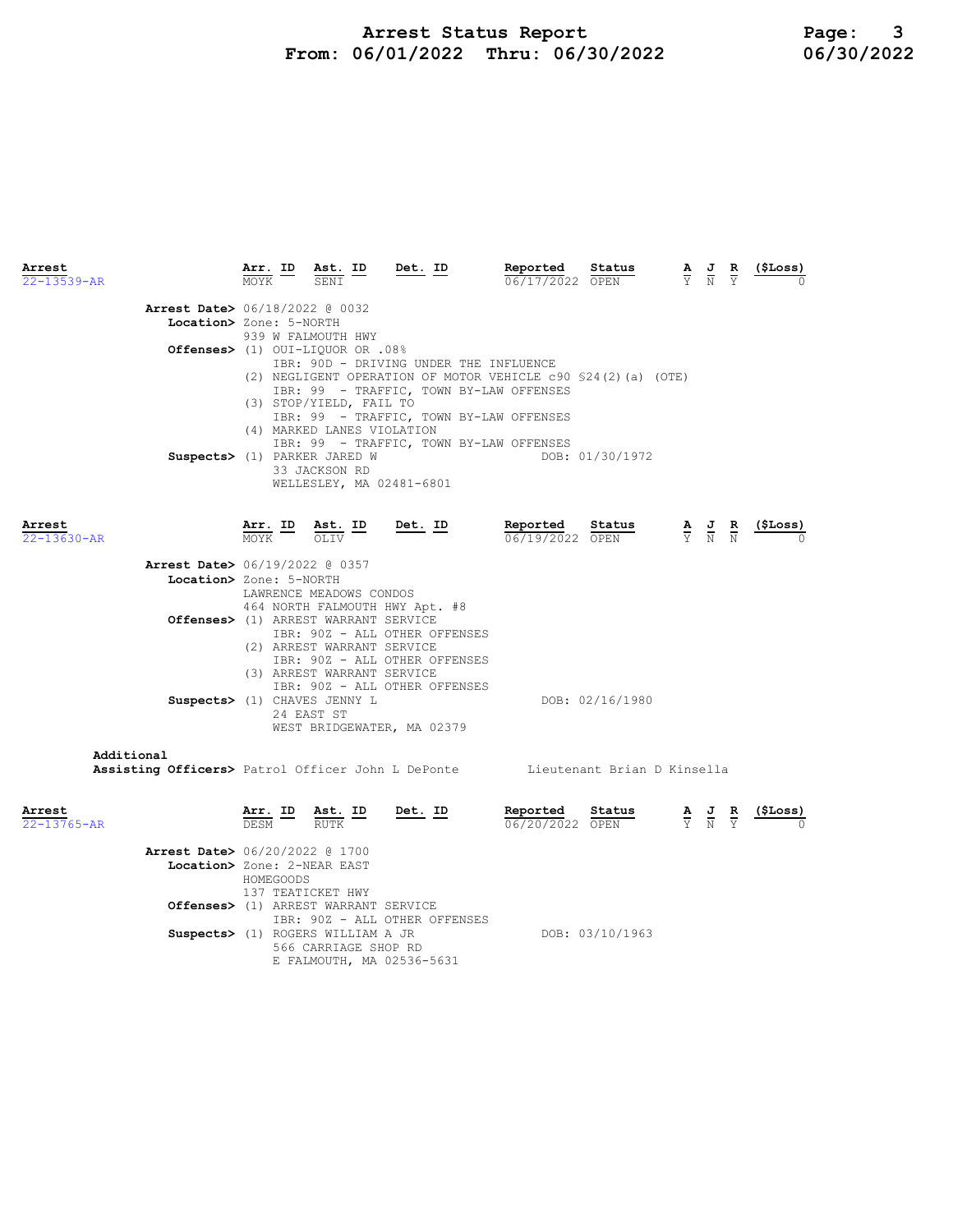## Arrest Status Report 1994 Page: 4<br>16/01/2022 Thru: 06/30/2022 1996/30/2022 From:  $06/01/2022$  Thru:  $06/30/2022$

| Additional<br>Assisting Officers> Patrol Officer Kurt S Ruta Matrol Officer Daniel J Desmarais   |                 |                                                                                           |                                                                                                                               |                             |                                    |                                                                                                 |                                                                 |                                                                                                                        |
|--------------------------------------------------------------------------------------------------|-----------------|-------------------------------------------------------------------------------------------|-------------------------------------------------------------------------------------------------------------------------------|-----------------------------|------------------------------------|-------------------------------------------------------------------------------------------------|-----------------------------------------------------------------|------------------------------------------------------------------------------------------------------------------------|
| Arrest<br>$22 - 13924 - AR$                                                                      |                 | <b>Arr. ID</b> Ast. ID<br>RUTK MAGU                                                       | <u>Det.</u> ID                                                                                                                | Reported<br>06/22/2022 OPEN | Status                             |                                                                                                 |                                                                 | $\frac{\mathbf{A}}{\text{Y}}$ $\frac{\mathbf{J}}{\text{N}}$ $\frac{\mathbf{R}}{\text{N}}$ (\$Loss)                     |
| <b>Arrest Date&gt;</b> 06/22/2022 @ 1311<br>Location> Zone: 3-CENTER                             |                 | MULLEN HALL SCHOOL<br>130 KATHARINE LEE BATES                                             |                                                                                                                               |                             |                                    |                                                                                                 |                                                                 |                                                                                                                        |
|                                                                                                  |                 | Offenses> (1) ARREST WARRANT SERVICE<br>Suspects> (1) GREENE ROBERT A                     | IBR: 90Z - ALL OTHER OFFENSES                                                                                                 |                             | DOB: 07/16/1985                    |                                                                                                 |                                                                 |                                                                                                                        |
|                                                                                                  |                 | 20 DRY CEDAR SWAMP                                                                        | BUZZARDS BAY, MA 02532-2160                                                                                                   |                             |                                    |                                                                                                 |                                                                 |                                                                                                                        |
| Arrest<br>$22 - 14141 - AR$                                                                      |                 | $\frac{\texttt{Arr.}}{\texttt{KEY}}$ ID $\frac{\texttt{ Ast.}}{\texttt{ANDR}}$ ID         | Det. ID                                                                                                                       | Reported<br>06/24/2022 OPEN | Status                             |                                                                                                 |                                                                 | $\frac{\mathbf{A}}{\text{Y}}$ $\frac{\mathbf{J}}{\text{N}}$ $\frac{\mathbf{R}}{\text{Y}}$ $\frac{(\texttt{SLoss})}{0}$ |
| <b>Arrest Date&gt;</b> 06/24/2022 @ 2145<br>Location> Zone: 1-FAR EAST                           |                 | 250 DAVISVILLE RD<br>Offenses> (1) ARREST WARRANT SERVICE                                 |                                                                                                                               |                             |                                    |                                                                                                 |                                                                 |                                                                                                                        |
|                                                                                                  |                 |                                                                                           | IBR: 90Z - ALL OTHER OFFENSES<br>Suspects> (1) ORLANDO SHERRY L<br>250B DAVISVILLE RD Apt. #B<br>E FALMOUTH, MA 02536-7058    |                             | DOB: 06/07/1968                    |                                                                                                 |                                                                 |                                                                                                                        |
| Additional<br>Assisting Officers> Patrol Officer Samantha Espinoza Patrol Officer Devin T Lawler |                 |                                                                                           |                                                                                                                               |                             |                                    |                                                                                                 |                                                                 |                                                                                                                        |
| Arrest<br>$22 - 14168 - AR$                                                                      |                 | $\frac{\texttt{Arr.}}{\texttt{MOYK}}$ ID $\frac{\texttt{Ast.}}{\texttt{KOFF}}$ ID Det. ID |                                                                                                                               | Reported<br>06/25/2022 OPEN | $\frac{\text{Status}}{\text{111}}$ | $\frac{\mathbf{A}}{\mathbb{N}}$ $\frac{\mathbf{J}}{\mathbb{N}}$ $\frac{\mathbf{R}}{\mathbb{Y}}$ |                                                                 | (ŞLoss)                                                                                                                |
| <b>Arrest Date&gt;</b> 06/25/2022 @ 0500<br>Location> Zone: 4-WEST                               |                 |                                                                                           |                                                                                                                               |                             |                                    |                                                                                                 |                                                                 |                                                                                                                        |
|                                                                                                  | 500 PALMER AVE  | Offenses> (1) DISORDERLY CONDUCT<br>(2) DISTURBING THE PEACE                              | IBR: 90C - DISORDERLY CONDUCT<br>IBR: 90C - DISORDERLY CONDUCT<br>(3) DESTRUCTION OF PROPERTY -\$1200, MALICIOUS c266 \$127   |                             |                                    |                                                                                                 |                                                                 |                                                                                                                        |
|                                                                                                  |                 | (4) THREAT TO COMMIT CRIME<br>IBR: 13C - INTIMIDATION                                     | IBR: 290 - DESTRUCTION / DAMAGE / VANDALI<br>(5) VANDALIZE PROPERTY c266 \$126A                                               |                             |                                    |                                                                                                 |                                                                 |                                                                                                                        |
|                                                                                                  |                 | FALMOUTH, MA 02540                                                                        | IBR: 290 - DESTRUCTION / DAMAGE / VANDALI<br>Suspects> (1) LANGELIER PAUL DANIEL DOB: 11/25/1980<br>500 PALMER AVE Apt. #REAR |                             |                                    |                                                                                                 |                                                                 |                                                                                                                        |
| Arrest<br>$22 - 14352 - AR$                                                                      | Arr. ID<br>SOAR | Ast. ID<br>RUTK                                                                           | Det. ID                                                                                                                       | Reported<br>06/26/2022 OPEN | Status                             |                                                                                                 | $\frac{\mathbf{A}}{\mathbf{N}}$ $\frac{\mathbf{J}}{\mathbf{N}}$ | (ŞLoss)                                                                                                                |

Arrest Date> 06/26/2022 @ 2133 Location> Zone: 4-WEST CHAPOQUOIT BEACH 200 CHAPOQUOIT RD Offenses> (1) ASSAULT W/DANGEROUS WEAPON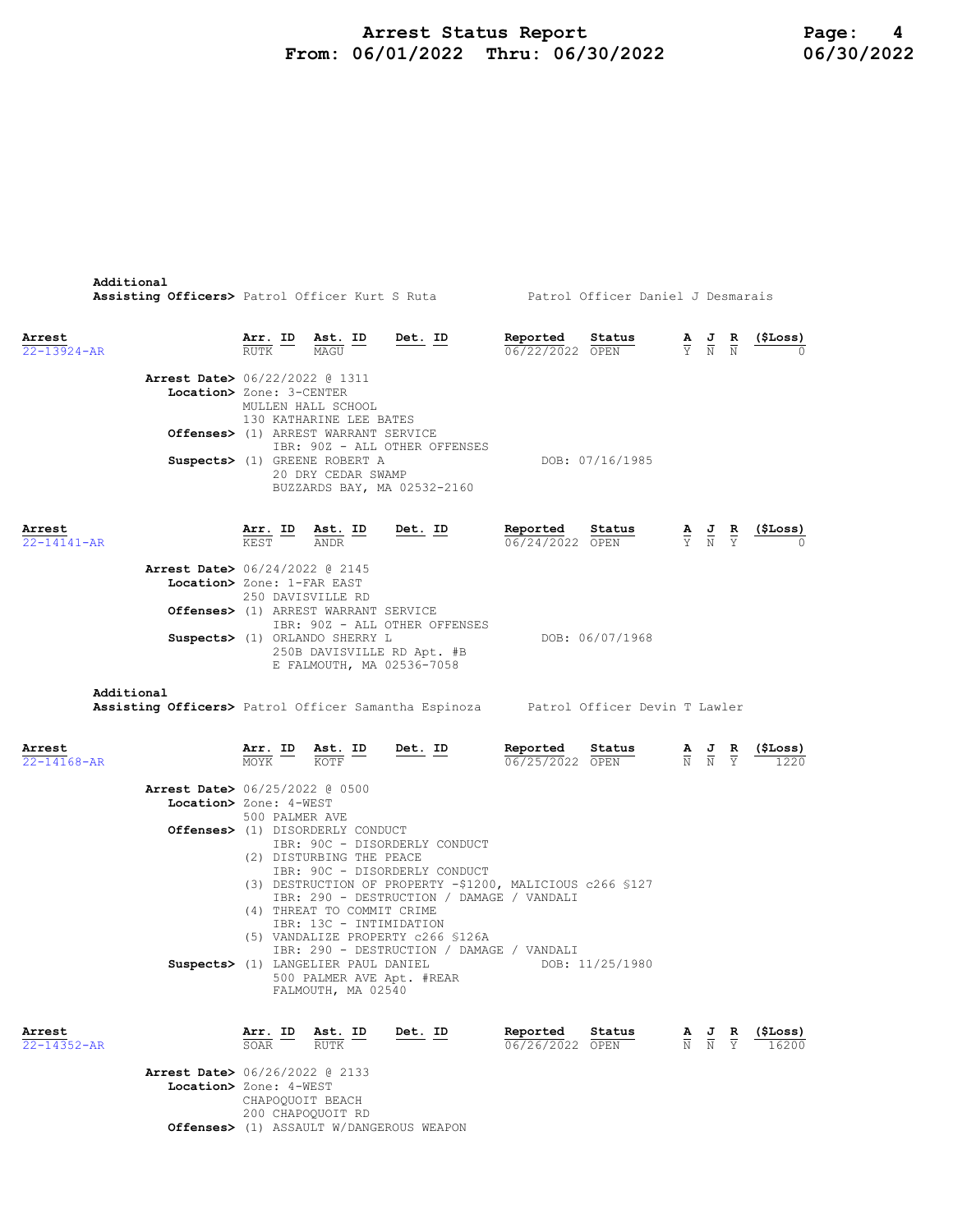Arrest Status Report 16/01/2022 Page: 5<br>16/01/2022 Thru: 06/30/2022 16/30/2022 From:  $06/01/2022$  Thru:  $06/30/2022$ 

|                             | IBR: 13A - AGGRAVATED ASSAULT<br>(2) ASSAULT W/DANGEROUS WEAPON<br>IBR: 13A - AGGRAVATED ASSAULT<br>(3) DISTURBING THE PEACE<br>IBR: 90C - DISORDERLY CONDUCT<br>(4) DISORDERLY CONDUCT<br>IBR: 90C - DISORDERLY CONDUCT<br>(5) VANDALIZE PROPERTY c266 \$126A |                               |                                                                                                 |                               |                 |
|-----------------------------|----------------------------------------------------------------------------------------------------------------------------------------------------------------------------------------------------------------------------------------------------------------|-------------------------------|-------------------------------------------------------------------------------------------------|-------------------------------|-----------------|
|                             | IBR: 290 - DESTRUCTION / DAMAGE / VANDALI<br>(6) VANDALIZE PROPERTY c266 \$126A                                                                                                                                                                                |                               |                                                                                                 |                               |                 |
|                             | IBR: 290 - DESTRUCTION / DAMAGE / VANDALI<br>(7) B&E VEHICLE/BOAT NIGHTTIME FOR FELONY<br>IBR: 220 - BURGLARY / BREAKING AND ENTERI<br>(8) A&B SIMPLE<br>IBR: 13B - SIMPLE ASSAULT<br>(9) A&B SIMPLE                                                           |                               |                                                                                                 |                               |                 |
|                             | IBR: 13B - SIMPLE ASSAULT<br>(10) THREAT TO COMMIT CRIME                                                                                                                                                                                                       |                               |                                                                                                 |                               |                 |
|                             | IBR: 13C - INTIMIDATION<br>(11) THREAT TO COMMIT CRIME<br>IBR: 13C - INTIMIDATION<br>(12) WITNESS/JUROR/POLICE/COURT OFFICIAL, INTIMIDATE<br>IBR: 90Z - ALL OTHER OFFENSES                                                                                     |                               |                                                                                                 |                               |                 |
|                             | Suspects> (1) DAROSA AUGUSTO M<br>DOB: 08/22/1976<br>12 PHILLIPS ST<br>ATTLEBORO, MA 02703-6112                                                                                                                                                                |                               |                                                                                                 |                               |                 |
| Arrest<br>22-14402-AR       | Reported<br>Status<br><u>Arr. ID Ast. ID</u><br>Det. ID<br>STLS 5<br>06/27/2022 OPEN<br>OLIV                                                                                                                                                                   |                               | $\frac{\mathbf{A}}{\mathbf{N}}$ $\frac{\mathbf{J}}{\mathbf{N}}$ $\frac{\mathbf{R}}{\mathbf{Y}}$ |                               | <u>(\$Loss)</u> |
|                             | <b>Arrest Date&gt;</b> 06/27/2022 @ 0322<br>Location> Zone: 4-WEST<br>FALMOUTH HOSPITAL<br>100 TER HEUN DR<br>Offenses> (1) ARREST WARRANT SERVICE                                                                                                             |                               |                                                                                                 |                               |                 |
|                             | IBR: 90Z - ALL OTHER OFFENSES<br>Suspects> (1) TENNEY ROBERT J<br>DOB: 09/21/1968<br>341 SEACOAST SHORES BLVD<br>EAST FALMOUTH, MA 02536-7260                                                                                                                  |                               |                                                                                                 |                               |                 |
| Additional                  | <b>Assisting Officers&gt;</b> Patrol Officer Christopher J Livingsto                                                                                                                                                                                           |                               |                                                                                                 |                               |                 |
| Arrest<br>$22 - 14469 - AR$ | Ast. ID<br><u>Det. ID</u><br>Reported<br>Status<br>Arr. ID<br><b>RUTK</b><br>06/27/2022 OPEN<br>DESM                                                                                                                                                           | $rac{\mathbf{A}}{\mathbf{Y}}$ |                                                                                                 | $rac{\mathbf{R}}{\mathbf{Y}}$ | <u>(ŞLoss)</u>  |
|                             | <b>Arrest Date&gt;</b> 06/27/2022 @ 1700<br>Location> Zone: 3-CENTER<br>28 CAHOON CT Apt. #FLR 2<br>Offenses> (1) DRUG, POSSESS CLASS B                                                                                                                        |                               |                                                                                                 |                               |                 |
|                             | IBR: 35A - DRUG / NARCOTIC VIOLATIONS<br>Suspects> (1) WRIGHT BRIAN<br>DOB: 01/24/1970<br>1103 SILVER MEADOW DR<br>LEBANON, TN 37090                                                                                                                           |                               |                                                                                                 |                               |                 |
| Arrest<br>$22 - 14470 - AR$ | Reported<br>Status<br>Arr. ID<br>Ast. ID<br><u>Det. ID</u><br>06/27/2022 OPEN<br>CARD<br>DESM                                                                                                                                                                  |                               | $\frac{\mathbf{A}}{\mathbb{N}}$ $\frac{\mathbf{J}}{\mathbb{N}}$                                 | $rac{\mathbf{R}}{\mathbf{Y}}$ | (\$Loss)        |
|                             | Arrest Date> 06/27/2022 @ 1722<br>Location> Zone: 2-NEAR EAST<br>CUMBERLAND FARMS<br>212 TEATICKET HWY                                                                                                                                                         |                               |                                                                                                 |                               |                 |